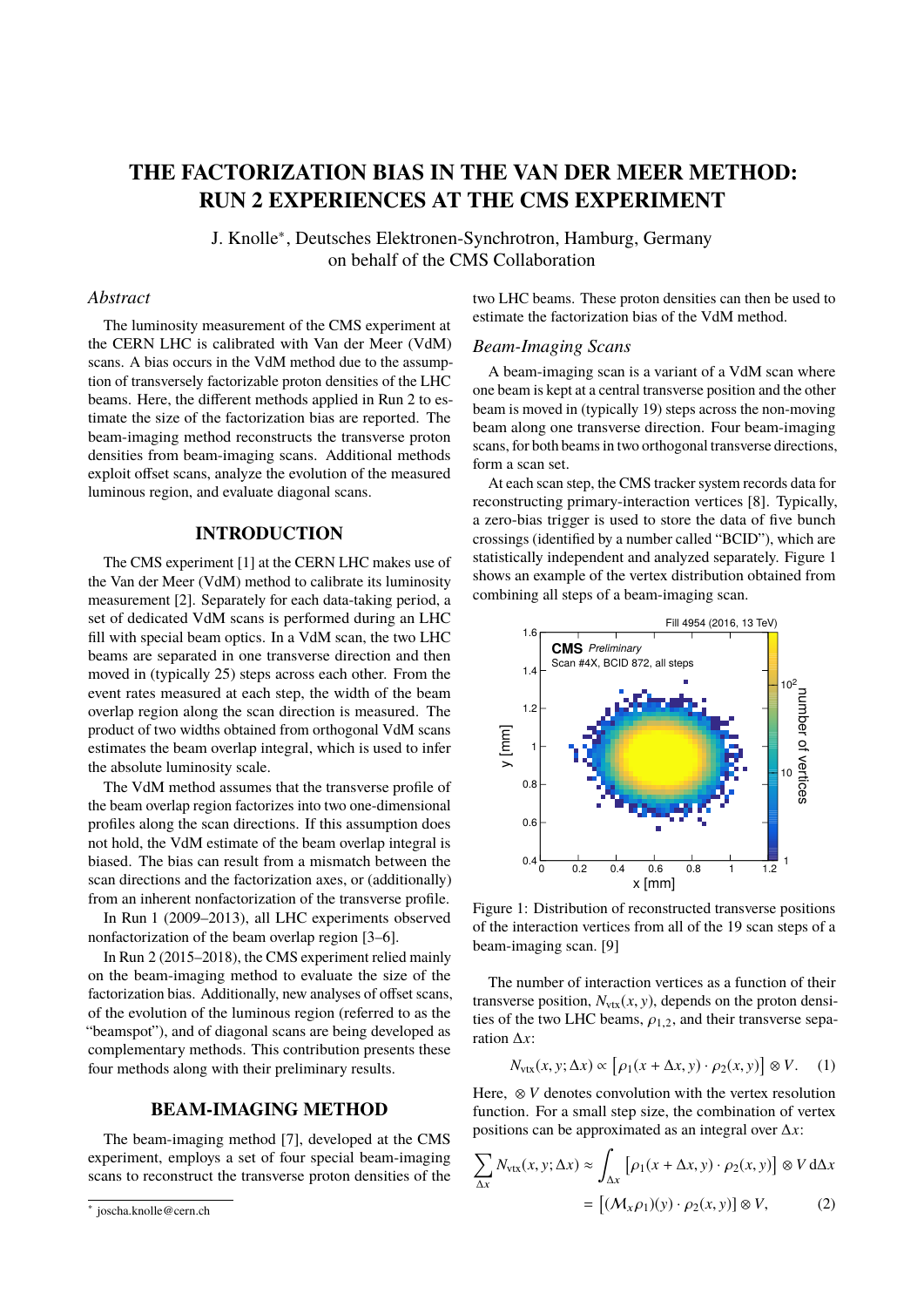<span id="page-1-0"></span>

<span id="page-1-1"></span>Figure 2: Angular projection of the two-dimensional residual distribution of one of the beam images from a simultaneous fit using a single-Gaussian function as fit model with  $\rho = 0$  (left) and  $\neq 0$  (right). [\[9\]](#page-4-6)



Figure 3: Radial projection of the two-dimensional residual distribution of one of the beam images from a simultaneous fit using a single-Gaussian function (left) or a sum of the form  $g_1 + g_2 - g_3$  (right) as fit model. [\[9\]](#page-4-6)

where  $\mathcal{M}_{x}\rho_1$  denotes the marginalization of the proton density along the scanning direction, here the *x* coordinate. Thus, any nonfactorization present in  $\rho_1$  is integrated out and Eq. [\(2\)](#page-0-1), the "beam image", can be used to extract the nonfactorization of  $\rho_2$ .

#### *Fit Procedure*

The two beam proton densities  $\rho_{1,2}$  are determined with a simultaneous fit to the four beam images of a beam-imaging scan set.

For the fit, the vertex resolution function *V* is modeled with a two-dimensional Gaussian function. To allow for an analytical computation of the convolution [\[10\]](#page-4-7), only fit models built from Gaussian functions are used to describe the beam proton densities. A two-dimensional Gaussian function has the form:

$$
g(x,y) = w \exp\left[-\frac{1}{2(1-\varrho^2)} \left(\frac{x^2}{\sigma_x^2} + \frac{y^2}{\sigma_y^2} - \frac{2\varrho xy}{\sigma_x \sigma_y}\right)\right].
$$
 (3)

Here,  $\sigma_{x,y}$  are the Gaussian widths along the two transverse coordinates,  $\rho$  is the correlation parameter, and w a weight. For  $\rho \rightarrow 0$ , the Gaussian function factorizes into *x*- and *y*dependent functions,  $g(x, y; \rho = 0) = g(x) \cdot g(y)$ . For  $\rho \neq 0$ , the factorization axis of the Gaussian function is rotated and thus a factorization bias is introduced for calibration results derived from VdM scans in the direction of *x* and y.

Figure [2](#page-1-0) shows example fit results using a single-Gaussian function as fit model, with either  $\rho = 0$  or  $\neq 0$ . Typically, a small but nonzero value  $0.01 < |\rho| < 0.15$  is required to describe the angular distribution of interaction vertices.

A higher nonfactorization occurs when the beam proton densities are described by sums of two or more Gaussian functions with different Gaussian widths. For the LHC fills 4266, 4954, and 6016 (calibration fills for proton-proton ins 4200, 4954, and 6010 (canoration ins for proton-proton collisions at  $\sqrt{s}$  = 13 TeV in 2015 [\[11\]](#page-4-8), 2016 [\[12\]](#page-4-9), and 2017 [\[13\]](#page-4-10), respectively), the best description of the beamimaging data is achieved by a sum of three Gaussian functions where the function with the smallest Gaussian width has a negative weight,  $g_1 + g_2 - g_3$ . Figure [3](#page-1-1) shows example fit results using a single-Gaussian function and this model, where the latter gives a much better description of the radial distribution of interaction vertices.

The fit procedure is implemented using the RooFit software [\[14\]](#page-4-11). For proper convergence, the procedure requires positive definite model functions. While Gaussian functions and their sums are automatically positive definite, the sum  $g_1 + g_2 - g_3$  with one negative weight requires a reparameterization to ensure definiteness. To further improve convergence, a two-step fit is employed: First, a double-Gaussian function  $g_1 + g_2$  is fitted. The resulting fit parameters are used as starting values for the positive components of the fit model  $g_1 + g_2 - g_3$ .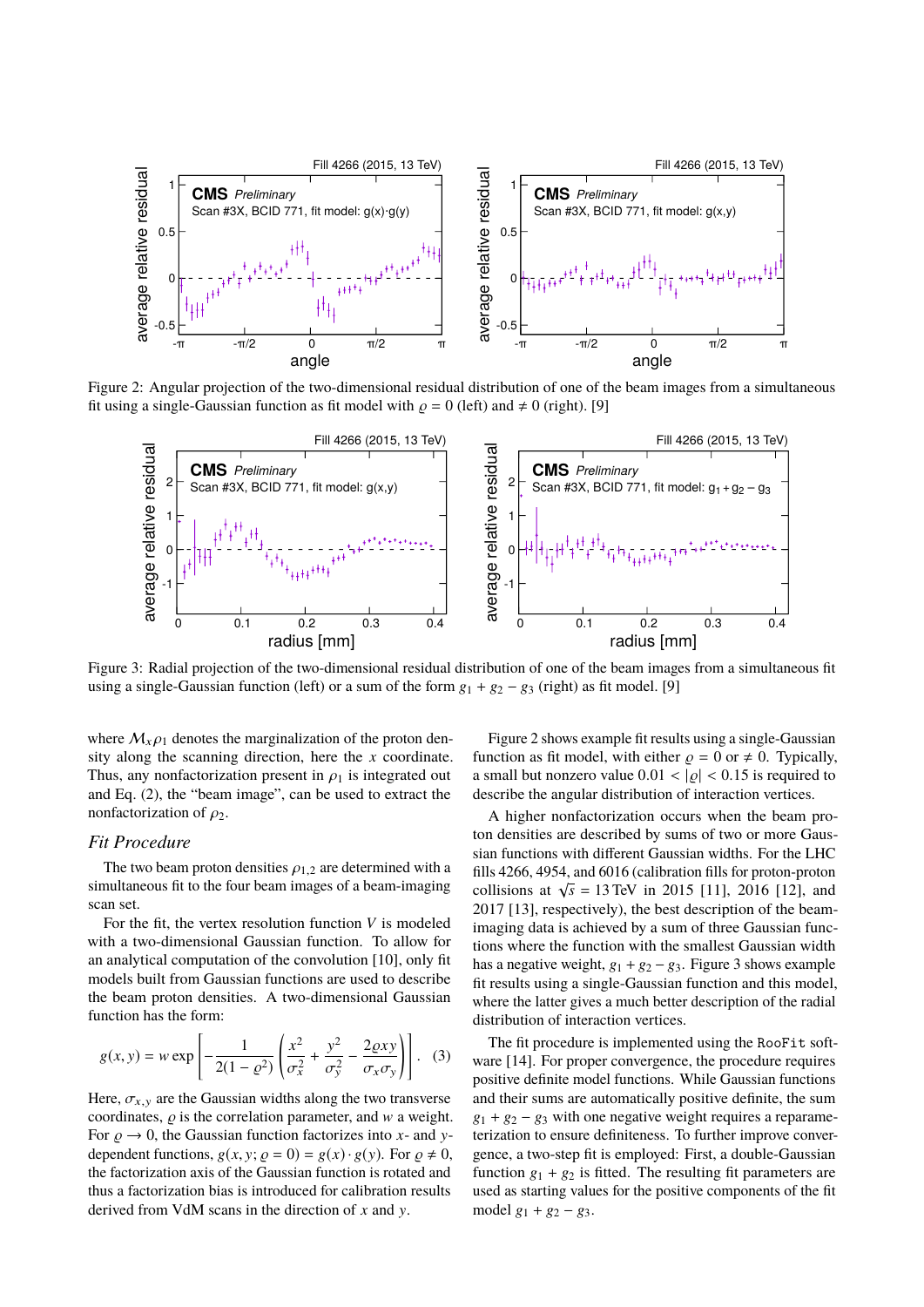#### *Factorization Bias Evaluation*

The beam proton densities from the fit to the beamimaging data are used in a Monte Carlo (MC) simulation of a VdM scan pair. Events with interaction vertices are generated for the 25 steps of both scans, reproducing the statistics and the setup of the actual VdM scans. A standard VdM analysis of this pseudodata is performed, yielding an estimate  $I_{VdM}$  of the beam overlap integral biased in the same way as the experimental VdM results.

A direct integration of the product of the two beam proton densities yields the unbiased beam overlap integral  $I_{true}$ . The difference between the two results, normalized to the unbiased value,  $(I_{VdM} - I_{true})/I_{true}$ , estimates the size of the factorization bias.

<span id="page-2-0"></span>Figure [4](#page-2-0) shows an example result of repeating this procedure 1000 times using the same set of beam-imaging fit results. The width of the distribution results from statistical fluctuations in the VdM scan data. It is typically  $\approx 0.1$ % and is taken as the uncertainty.



Figure 4: Factorization bias of VdM results, evaluated for 1000 independent MC simulations of VdM scans, using the same set of parameters obtained from a fit to beam-imaging data. The standard deviation of this distribution is 0.11 %. [\[9\]](#page-4-6)

## *Closure Test*

To evaluate the accuracy of the factorization bias estimate from the beam-imaging method, a closure test is performed. Toy models are constructed with randomly drawn parameter values. For each toy, events for a beam-imaging scan set are generated, and fits to this pseudodata are performed. The factorization bias is then obtained by a VdM simulation in the previously described way, either using the pseudodata fit results or the true toy model.

Figure [5](#page-2-1) shows the difference between both estimates, using a selection of toys whose fits to pseudodata have a similar obtained factorization bias and a similar reduced  $\chi^2$  value<br>as the fits to the five per-BCID datasets from LHC fill 4266 as the fits to the five per-BCID datasets from LHC fill 4266. The closure test shows good agreement. The width of this distribution is taken as additional systematic uncertainty. For well-converging fits, it can be as low as 0.5 %, allowing for a precise determination of the factorization bias.

<span id="page-2-1"></span>

Figure 5: Difference between bias obtained from direct integration of a toy model ("true bias"), and from a fit to pseudodata generated using the same toy model ("bias from fit"), for a selection of toys. The average difference is  $0.06\%$ . with a standard deviation of  $0.45\%$ . [\[9\]](#page-4-6)

## *Beam Position Effects*

The positions of the two beams during the VdM and beamimaging scans are subject to several experimental effects. In the VdM method, the beam positions are corrected accordingly [\[2\]](#page-4-1). For the beam-imaging method, the essential requirement is that one beam stays at a constant transverse position during all steps of one beam-imaging scan.

The length scale of the beam positions derived from the magnet steering are calibrated with beamspot measurements from the CMS tracker. This position scaling does not affect the essential beam-imaging requirement.

Orbit drift describes variations in the beam orbit during a nominally stable position [\[15\]](#page-4-12). The current orbit drift methodology does not allow us to assess the impact on the single beam's movement. However, some scenarios compatible with the observed orbit drift have been applied as corrections in the beam-imaging analysis. The difference to the bias obtained from the uncorrected fit results was found to be small compared to its systematic uncertainty.

Beam-beam deflection refers to the electric repulsion of the beams, which changes the position of the nominally nonmoving beam depending on the transverse beam separation. The size of this effect is predicted analytically [\[16,](#page-4-13) [17\]](#page-4-14). The largest differences between the non-moving beam positions are typically smaller than  $4 \mu m$ , much smaller than the typical step size of the moving beam of about  $50 \mu m$ . An ongoing study evaluates the impact of the beam-beam deflection on the estimate of the factorization bias.

### **OFFSET SCAN ANALYSIS**

An offset scan is a VdM scan variant where the two beams are additionally kept at constant separation in the non-scanning transverse direction. Since VdM and offset scans test different transverse slices of the beam overlap region, they are affected differently by nonfactorization.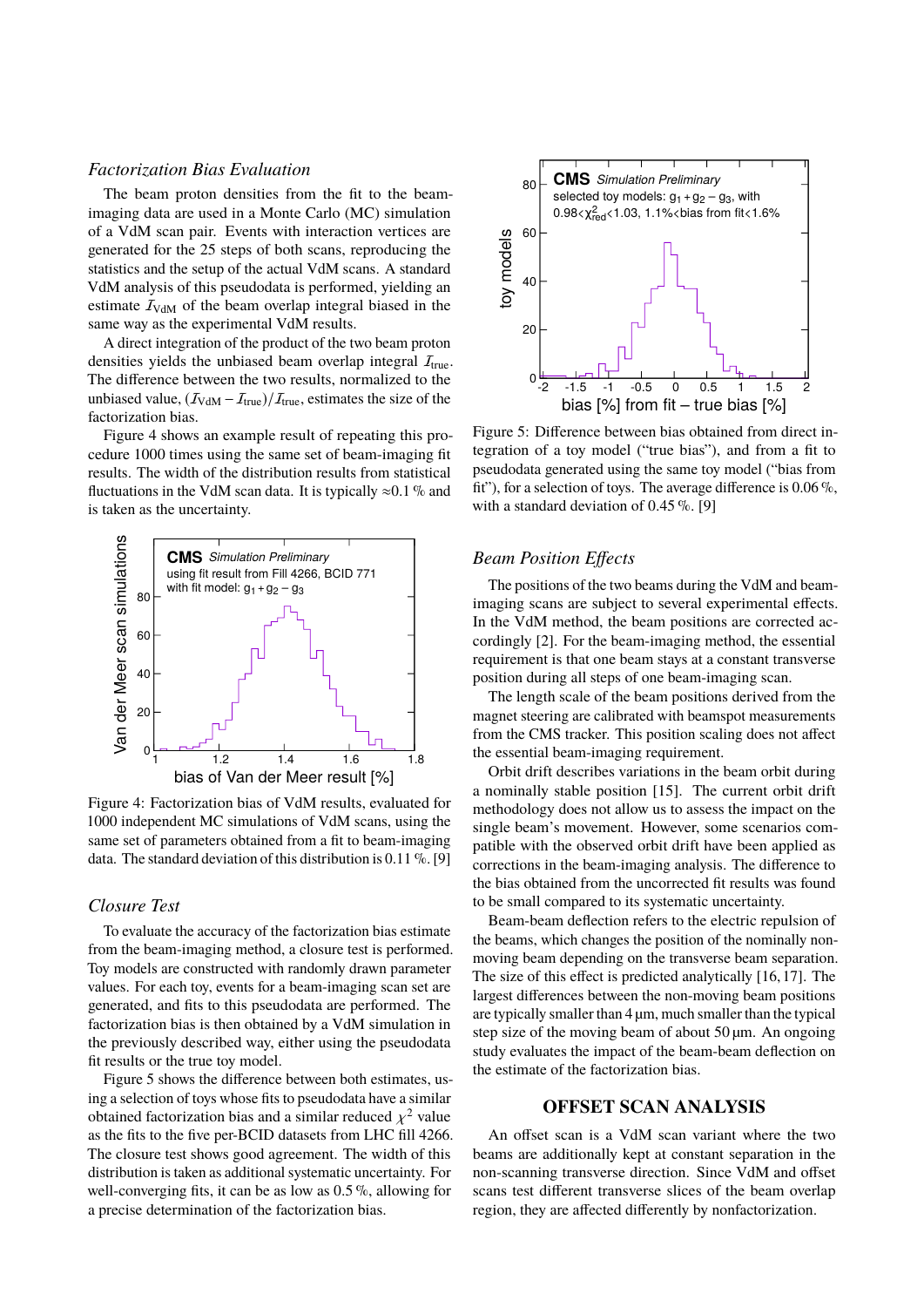The offset scan analysis [\[5\]](#page-4-15) performs a simultaneous fit to the rates measured as a function of the transverse beam separations during VdM and offset scan pairs, reconstructing the transverse profile of the beam overlap region. Figure [6](#page-3-0) shows an example of the collected data.

<span id="page-3-0"></span>

Figure 6: Interaction rate as function of transverse beam separations for an example of VdM and offset scan pairs. [\[9\]](#page-4-6)

To correct for the beam position effects in the offset scan analysis, a position correction is introduced as a free parameter of the fit. This parameter equalizes the rates measured for steps of different scans with the nominally same beam separation in both transverse directions.

Different models can be used for the transverse profile of the beam overlap region. For the LHC fill 6868 (calibration fill for proton-proton collisions at  $\sqrt{s} = 13$  TeV in 2018 [\[18\]](#page-4-16)), a good description of the data is achieved with single- and double-Gaussian functions. The output of the fit procedure is the correlation parameter  $\rho$  of the main Gaussian function. Compared to preliminary fit results of the beam-imaging scans in the same fill, a good agreement in the extracted value of  $\rho$  is observed. Independent analyses of scans performed 12 hours apart during that fill show that the value of  $\rho$  increased over time.

Testing additional components of the transverse proton densities of the LHC beams, as suggested by the results of the beam-imaging method, is limited by the low event count in large beam separations of the offset scans. Further studies need to evaluate whether the offset scan analysis is capable of extracting the full nonfactorization information.

# **BEAMSPOT EVOLUTION ANALYSIS**

Complementary to the beam-imaging method, the analysis of the beamspot evolution [\[19\]](#page-4-17) aims at reconstructing the three-dimensional proton densities of the two LHC beams. It exploits a three-dimensional beamspot fit [\[20\]](#page-4-18) of the interaction vertices separately for each scan step of a VdM scan pair, extracting the mean position and the width of the distribution in each of the three spatial coordinates, and the tilts of the distribution between any two spatial coordinates. These observables are fitted together with the measured event rates

as a function of the transverse beam separation, extracting the beam proton densities.

The beamspot evolution analysis has been applied by the ATLAS and ALICE experiments to estimate the size of the factorization bias [\[21\]](#page-4-19). In an ongoing study, the beamspot evolution analysis is applied to VdM scan data recorded by the CMS experiment, and its outcome is used to cross-check the beam-imaging method.

## **DIAGONAL SCAN ANALYSIS**

For the diagonal scan analysis, four VdM scans are performed along four transverse directions rotated with respect to each other by 45°. Thus, in addition to the standard VdM scans along *x* and y, additional diagonal VdM scans are performed along  $x + y$  and  $x - y$ .

The width of the beam overlap region is determined separately for each of the four scan directions in the standard way. Figure [7](#page-3-1) shows fit results for the LHC fill 7442 (calibraway. Figure 7 shows in results for the LHC fill 7442 (canona-<br>tion fill for lead-lead collisions at  $\sqrt{s}_{NN} = 5.02$  TeV in 2018).<br>The four data points are fitted with an ellipse, vielding the The four data points are fitted with an ellipse, yielding the one standard-deviation contour of the beam overlap region. As a result, a correlation parameter  $\rho$  can be extracted as an estimate for the strength of the nonfactorization.

<span id="page-3-1"></span>

Figure 7: Beam overlap region width along different scan directions for a set of VdM and diagonal scans. Points with same color belong to the same scan. [\[9\]](#page-4-6)

Diagonal scans have been performed for the first time at the CMS experiment in this data-taking period because the event rates in lead-lead collisions would be too low to get useful data from offset scans and the beam width of the lead beams is too small for the beam imaging method.

#### **SUMMARY**

The methods applied by the CMS experiment to evaluate and correct for the factorization bias of the calibration of the luminosity measurement with Van der Meer scans have been presented. The preliminary results for the different